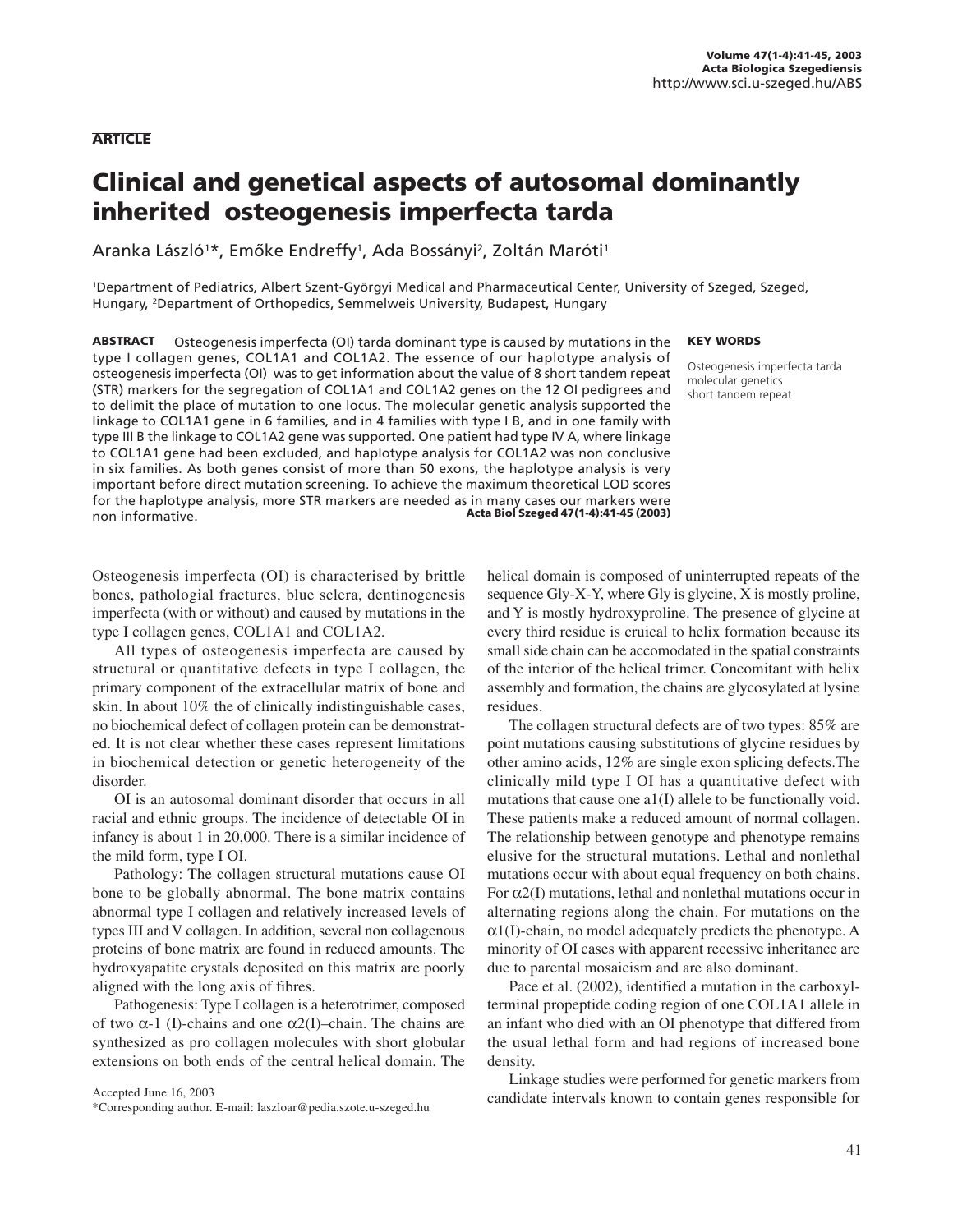dentinogenesis imperfecta (DGI) on chromosomes 4q, 7q, and 17q. Conclusive evidence for linkage of DGI was obtained for genetic markers on chromosome 17q21-q22  $(DLX-3, Z(max) = 5.34$ , theta = 0.00; Pallos et al. 2001). This was the first report of joint pain associated with a COL1A1 mutation and DGI. The mild skeletal features and reduced penetrance of the non-dental findings illustrate the importance of genetic evaluations for families with a history of DGI.

McKenna et al. (2002) determined whether milder abnormalities in COL1A1 expression might account for the development of otosclerosis in the 7 clinical cases that did not reveal evidence of zero expression by the gel technique. Of the same 2 cases of otosclerosis that demonstrated evidence of zero expression by gel electrophoresis, both were found to have significant differences in COL1A1 mRNA expression by the Taqman analysis. The remaining 7 cases revealed equal expression of the two COL1A1 alleles similar to that seen in controls. These results suggest, that mutations in COL1A1 which are similar to those in type I osteogenesis imperfecta may account for a small percentage of cases of otosclerosis, and that the majority of cases of clinical otosclerosis are related to other genetic abnormalities that have yet to be identified.

In summary, there are two known loci (COL1A: at chromosome 17, 17q21.31-q22; COL1A2: at chromosome 7, 7q22.1) of osteogenesis imperfecta type I; 70-80% of these patients carry mutations in one or both of these genes.

The aim of our study was to analyse the segregation of the autosomal dominant osteogenesis imperfecta type I in some Hungarian families and to evaluate the usefulness of short tandem repeat markers (STR) for the linkage analyses of certain loci of collagen gene.

### Materials and Methods

In our retrospective study we investigated 18 families with autosomal dominant inherited osteogenesis imperfecta tarda (OIT) type I, III and IV from the Pediatric Department Szeged and 12 families from the Semmelweis University



**Figure 1.** Haplotype analysis of the family of M. Sz. The amplified PCR products were run on 8% PA gel. We could exclude the COL1A1 locus with several markers as affected children inherited different alleles from the affected mother. The STR markers of COL1A2 locus (data not shown) did not disagree with the segregation to COL1A2.

Department of Orthopedics, Budapest. Diagnostic criteria for OIT were pathological bone fractures, blue sclera, dentinogenesis imperfecta, scoliosis (w/wo). Type II (lethal) did not occur.

We chose 4-4 short tandem repeat (STR) markers (Table 1) for the haplotype analysis of the two loci (COL1A1 and COL1A2). The markers were D17S788, D17S790, D17S943, D17S1795 for COL1A1, and D7S657, D7S527, D7S2482, D7S1820 for COL1A2. The touch down PCR amplifications were carried out by the following program: initial denaturation at 94°C for 5 min followed by 10 cycles denaturation at 94°C for 30 sec, annealing at 61°C for 30 sec (-0.5°C per cycle) and extension at 72°C for 30 sec continued for 25 cycles of denaturation at 94°C for 30 sec, annealing at 57°C for 30 sec and extension at 72°C for 30 sec followed by a final extension at 72°C for 10 min for all markers except for D17S943 where we had the same program but the annealing temperatures were 5°C higher, respectively. The PCR products were run on 8% polyacrylamide (PA) gel and visualized by ethidium bromide with an AlphaImager, AlphaEase 5.5 gel documentation system (Fig. 1).

#### Results

Twelve OIT families, 3-7 family members per family, including 2-4 members affected by autosomal dominant inheritance (AD) per family, had been genotyped by STR markers for the COL1A1 and COL1A2 loci. The clinical and genetical data of our OIT patients have been summarized in Table 2. Eight out of twelve OIT families had type I, among them 5 families had type I B, the molecular genetic analysis supported the linkage to COL1A1 gene in 6 families, and in 4 families with type I B and in one family with type III. B the linkage to COL1A2 gene was supported.

One patient had type IV A, where linkage to COL1A1 gene had been excluded, and haplotype analysis for COL1A2 was non conclusive. The K. brother's had type IV B with COL1A1 mutation.

**Table 1.** STR markers for the haplotype analysis of COL1A1 and COL1A2 loci

D17S788F 5' CTA GGC AGC CAC TAC CAA AT 5' CAG CAT CTT TGC TAT AAG CAT C D17S790F 5' AGG AAA AAT GAG TGG ACC AT D17S790R 5' AGC TGG GTT ATT GTT TTT CC D17S943F 5' GGT GGA GGG AGT AGA AAG AA D17S943R 5' TAT GGC TGT CTC ATT CCA AC D17S943R 5' TAT GGC TGT CTC ATT CCA AC<br>D17S1795F 5' AGT GCC AGA GATATA CCG TC D17S1795F 5' AGT GCC AGA GATATA CCG TG 5' GTC TGC AAG GCA AGT TGT C D7S657F 5' TCA ATC ACC ACT TAC ATG CA D7S657R 5' AGA GAA GTG GTG TCA CTT GG D7S527F 5' TGT TTC TTC AAG GTA GTC 5' TAA CAG AGG CAT GAA AAC CA D7S2482F 5' TTA ATC CCA CAG GAA TGA ATG D7S2482R 5' TGG CTC TAG AAT TCT GAA TGG D7S1820F 5' TGA ATG ACT TTG GTG AGT ATG C<br>D7S1820R 5' ACC TCA AGC AGA ACA CTT GC 5' ACC TCA AGC AGA ACA CTT GC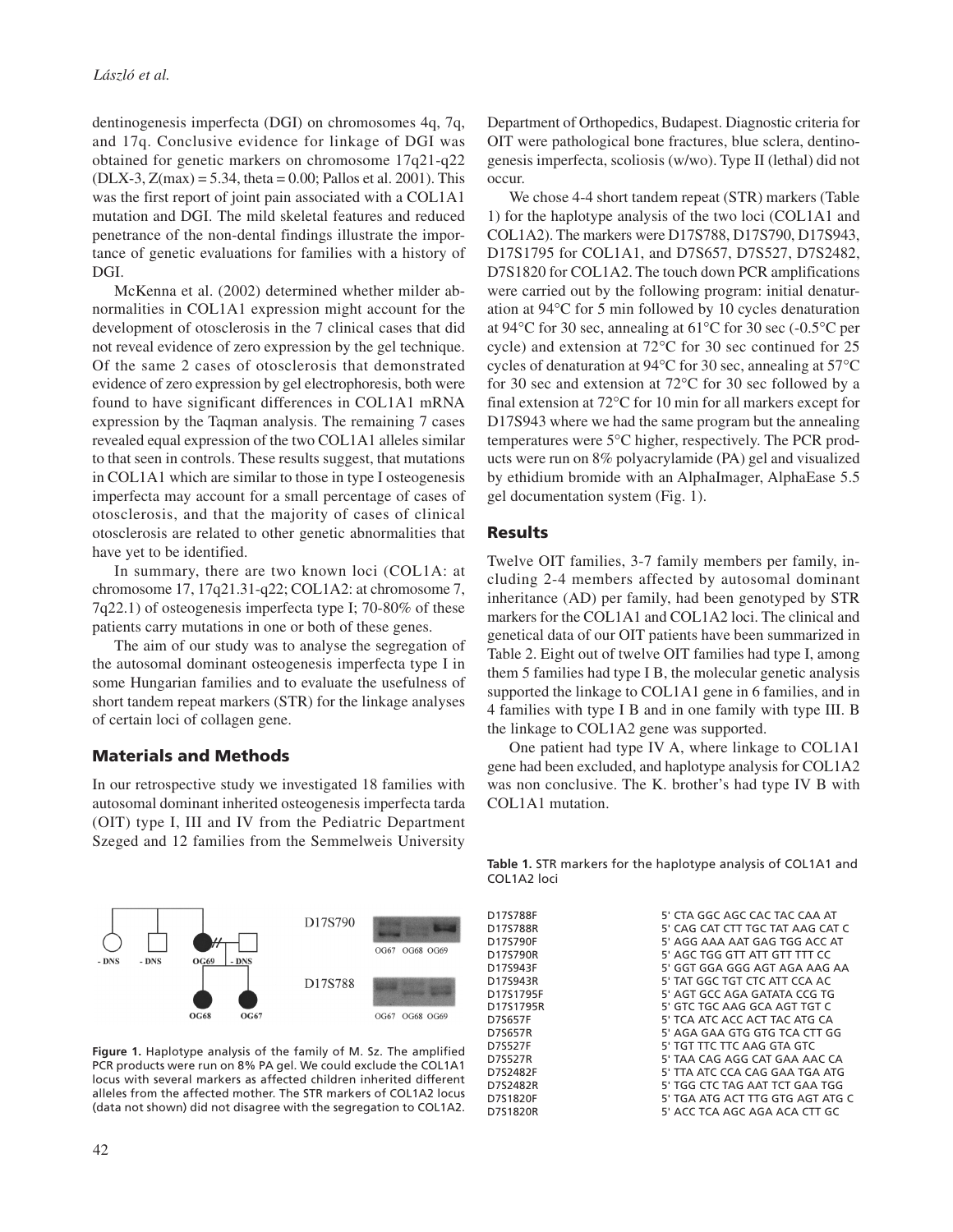| <b>Property Alexandria Construction Constitution of the Alexandria Constantinent Constitution Constitution Constitution Constitution Constitution Constitution Constitution Constitution Constitution Constitution Constitution </b> |             |                  |                                                                                     |                             | esis imperiecta tarua.                    |                             |           |                                                                                                                                |                    |                                     |                                   |
|--------------------------------------------------------------------------------------------------------------------------------------------------------------------------------------------------------------------------------------|-------------|------------------|-------------------------------------------------------------------------------------|-----------------------------|-------------------------------------------|-----------------------------|-----------|--------------------------------------------------------------------------------------------------------------------------------|--------------------|-------------------------------------|-----------------------------------|
| Name                                                                                                                                                                                                                                 | Gen-der Age | $\Im$            | Fracture                                                                            | Onset of<br>fr. $(y)$       | sclera<br>Blue                            | Dentino-<br>genesis<br>imp. | Scollosis | Affected family members                                                                                                        | Sillence<br>type   | Molecular genetic data<br>supported | excluded                          |
| Ms. N. H.                                                                                                                                                                                                                            | щ           | ഉ                | $\frac{8}{2}$                                                                       | 1.5                         | $\ddot{ }$                                | neg.                        | pos.      | paternal grandmother<br>sister, father,                                                                                        | Σ                  |                                     |                                   |
| Mrs. G. Sz.                                                                                                                                                                                                                          | щ           | 20               | $8-10X$                                                                             |                             | $\frac{1}{2}$                             | neg.                        | neg.      | mother, sister                                                                                                                 | ΝA                 |                                     | COL1A2 non informative<br>COL1A1, |
| Ms. S.                                                                                                                                                                                                                               | щ           |                  |                                                                                     |                             | $\vec{c}$                                 | pos.                        | neg.      | mother, brother                                                                                                                |                    |                                     |                                   |
| R.S.                                                                                                                                                                                                                                 |             | 252<br>252<br>26 | $\begin{array}{c}\times\times\phantom{0}4\phantom{0}8\phantom{0}\times \end{array}$ | 9672                        | $\frac{+}{-}$                             | pos.                        | neg.      | mother, sister                                                                                                                 | ------<br>-----    |                                     |                                   |
| Ms. A. Cs.                                                                                                                                                                                                                           | ᅙᇿᇿᇿ        |                  |                                                                                     |                             | $\overline{c}$                            | pos.                        | neg.      |                                                                                                                                |                    | COL1A2                              | COL1A1 non informative            |
| Ms. A.P.                                                                                                                                                                                                                             |             |                  |                                                                                     |                             | $\stackrel{+}{\rightarrow}$               | pos.                        | neg.      | mother incompl.                                                                                                                |                    | COL1A2<br>COL1A1                    | COL1A1 non informative            |
| Ms. D.J.                                                                                                                                                                                                                             |             |                  |                                                                                     |                             | $\overline{1}$                            | pos.                        | neg.      | father (4-5 fra.),                                                                                                             |                    |                                     | COL1A2 non informative            |
|                                                                                                                                                                                                                                      |             |                  |                                                                                     |                             |                                           |                             |           | grandmother 14 fra.                                                                                                            |                    |                                     |                                   |
| Mr. R.K.<br>Mr. N. K.<br>Mr. Zs. F.                                                                                                                                                                                                  | ∑∑∑         | 28<br>226        | $\frac{28}{20}$                                                                     |                             |                                           | pos.                        | neg.      | brother, father                                                                                                                | IV.B               | COL1A1                              | COL1A2 non informative            |
|                                                                                                                                                                                                                                      |             |                  |                                                                                     |                             | $\frac{1}{2} + \frac{1}{2} + \frac{1}{2}$ | pos.                        | neg.      | father, paternal uncle                                                                                                         | IV.B               | COL1A1                              | COL1A2 non informative            |
|                                                                                                                                                                                                                                      |             |                  |                                                                                     | <sub>4</sub><br>10m<br>2.5y |                                           | pos.                        | neg.      | father (cox arthrosis),                                                                                                        | $\frac{8}{1}$      | COL1A2 (2A)                         | COL1A1 (1A)                       |
|                                                                                                                                                                                                                                      |             |                  |                                                                                     |                             |                                           |                             |           | paternal grandmother                                                                                                           |                    |                                     |                                   |
| Mr. A.F.                                                                                                                                                                                                                             |             |                  |                                                                                     |                             | $rac{+}{2}$                               | pos.                        | neg.      | mother                                                                                                                         |                    |                                     | COL1A2 (2A) COL1A1 (1A)           |
| Ν.R.                                                                                                                                                                                                                                 | ∑∑∑         | 56 s 2           | 5X<br>2-3X<br>2-3X                                                                  |                             |                                           | pos.                        | neg.      | mother incompl.oi.                                                                                                             | $\frac{\infty}{1}$ |                                     |                                   |
| Κ.                                                                                                                                                                                                                                   |             |                  |                                                                                     | 호텔 국                        | $\frac{+}{-}$                             | pos.                        | pos.      | new mutation?                                                                                                                  | $\equiv$           |                                     |                                   |
|                                                                                                                                                                                                                                      |             |                  |                                                                                     |                             |                                           |                             | operated  |                                                                                                                                |                    |                                     |                                   |
| Ms. K. É.                                                                                                                                                                                                                            | щ           | 22               | $>10$ X                                                                             | i.<br>E                     | $\ddot{ }$                                | pos.                        | pos.      | intrauterin fractures                                                                                                          | ∞<br>≣             | COL1A2                              | COL1A1                            |
|                                                                                                                                                                                                                                      |             |                  |                                                                                     |                             |                                           |                             | operated  |                                                                                                                                |                    |                                     |                                   |
| Mrs. B.<br>Mr. L.O.                                                                                                                                                                                                                  | ∟ Σ         | 4 <sup>8</sup>   | $8-10X$                                                                             |                             | $\frac{+}{-}$                             | pos.                        | neg.      | father, brother                                                                                                                |                    | COL1A1<br>COL1A1                    | COL1A2 non informative            |
|                                                                                                                                                                                                                                      |             |                  |                                                                                     |                             |                                           |                             |           | sister, father,                                                                                                                |                    |                                     | COL1A2                            |
|                                                                                                                                                                                                                                      |             |                  |                                                                                     |                             |                                           |                             |           | paternal grandmother                                                                                                           |                    |                                     |                                   |
| I.K.                                                                                                                                                                                                                                 | ∑ ட         |                  |                                                                                     |                             |                                           |                             |           | sister, mother inc.OG.                                                                                                         |                    | COL1A1                              | COL1A2 non informative            |
| Ms. M. K.                                                                                                                                                                                                                            |             | 4                | $5-6X$                                                                              | $\approx$                   | $\overline{2}$ +                          | pos.                        | neg.      |                                                                                                                                |                    |                                     |                                   |
| A = absence of dentinogenesis imperfecta<br>B = presence of dentinogenesis imperfecta                                                                                                                                                |             |                  |                                                                                     |                             |                                           |                             |           |                                                                                                                                |                    |                                     |                                   |
|                                                                                                                                                                                                                                      |             |                  |                                                                                     |                             |                                           |                             |           | the fetus and the Mr. A. P. inherited the same COL1A2 allele, probably he has been an affected person for OI. No interruption. |                    |                                     |                                   |

Table 2. Clinical and genetic data of patients with osteogenesis imperfecta tarda. **Table 2.** Clinical and genetic data of patients with osteogenesis imperfecta tarda.

43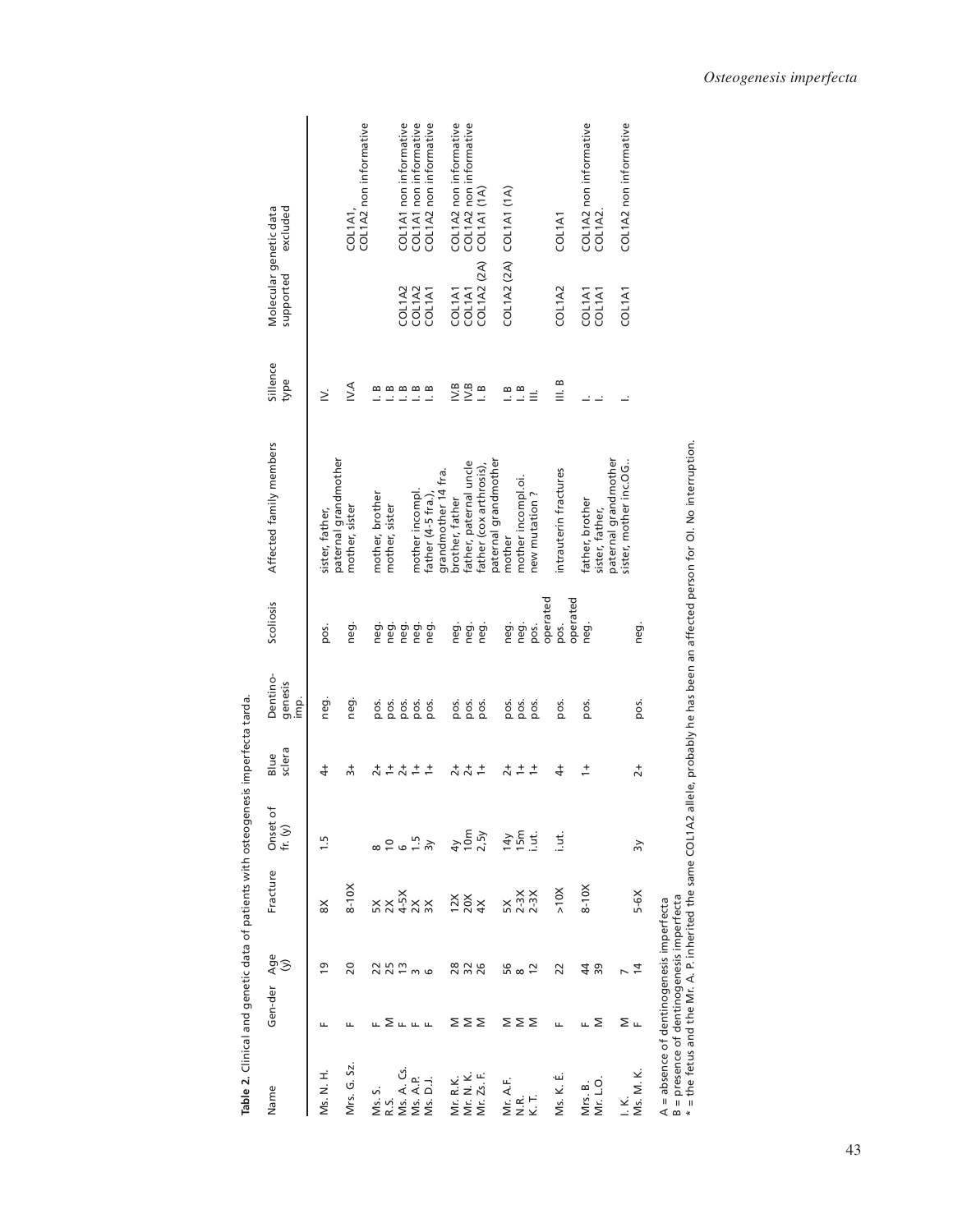One female patient had type III B with intrauterine fractures and very severe short state (115 cm) and clinical prognosis with multiplex extra uterine fractures. She had been operated several times, and developed kyphoscoliosis. She completed her secondary school with excellent marks, and she is unable to walk. The affection of COL1A2 has been supported and COL1A1 gene has been excluded.

Thus the molecular genetic data linkage to COL1A1 gene was confirmed in 6 families, and in 3 families this gene was excluded. The linkage to COL1A2 was confirmed in 3 families-with type I B  $(n=2)$  and type III  $(n=1)$ -and in one family the locus was excluded.

The STR markers for COL1A2 gene were non informative in 6 families.

### **Discussion**

Because of the low number of patients in several of our families, we were able to carry out the haplotype analysis in 12 families only.

Tsipouras et al. (1984) performed linkage analysis of the four RFLPs of the COL1A2 in families with mild forms of osteogenesis imperfecta and in a family with Marfans syndrome. In 2 of the OI positive families lod scores were found. In three other families the osteogenesis imperfecta phenotype segregated independently of the polymorphisms. Accumulative lod score from these 3 families was -4.3 at recombination fraction 0.05, and close linkage is excluded. The data from these 5 families with OI support the hypothesis that the mild dominant osteogenesis imperfecta is heterogeneous at the gene level. Skyes et al. (1986) found a polymorphism in the COL1A1 gene, and they have used this together with the polymorphisms at the COL1A2 gene in linkage studies in 11 families with dominant OI. In each family the OI gene was inherited with one or the other collagen locus. OI phenotype IV seemed to segregate with the COL1A2 gene, which is in agreement with the COL1A2 gene in four families and with COL1A2 in one family (Borresen 1986).

Comparison of phenotypic features with the concordant collagen locus showed that in four pedigrees with OI Sillence type I segregated with COL1A1, while two pedigrees with OI Sillence type I and OI type IV segregated with COL1A2.

In the five of our OI type I families the linkage to COL1A1 gene have been supported by the haplotype analysis. COL1A1 locus dimorphisms A/MspI, B/RsaI and F/ MnlI, showed PIC values of 0.327, 0.191 and 0.366, respectively, giving a combined PIC of 0.656 at the locus, while COL1A2 locus dimorphisms C/EcoRI, D/MspI and E/RsaI RFLPs had PIC values of 0.357, 0.168 and 0.331, respectively, giving a combined PIC of 0.655 at the locus ( Benuslene and Kucinskas 2000).

The cell surface expression and functional properties of TGF-β receptors I, II and III on osteoblasts were compared to healthy controls. The human osteoblastic cells from investigated patients with OI all have an elevated number of cell surface receptors for TGF-β, without any evidence for a transcriptional regulation of TGF-β receptor II. On the functional level, there is some evidence for an impaired adaptive behavior of receptor presentation, whereas receptor affinity is unchanged (Gebken et al. 2000).

Apart from the affected bone density, the other main manifestation of OI is the dentinogenesis imperfecta and the otosclerosis.

Recurrent mutations in the COL1A2 gene (1121 G>T, Gly 238 cys) in patients with osteogenesis imperfecta type III were reported by Trummer et al. (2001). A new recurrent point mutation in the COL1A2 gene was found in a patient with type III OI. A G-to-T transversion in nucleotide position 1121 leads to an amino acid substitution Gly238Cys. This was the first report on the most N-terminal cysteine substitution in COL1A2 reported to date. Until now, at this position, only serine substitutions were observed five times in unrelated patients showing a highly variable expression of OI. Our patient (Ms. K. É.) with type III is a candidate for COL1A2 gene mutation because her STR data were supportive for COL1A2 gene affection.

Prenatal diagnosis of a novel COL1A1 mutation in osteogenesis imperfecta type I carried through full term pregnancy was published by Ries et al. (2000). The father has OI type I, with a novel mutation in the COL1A1 gene: a C to T change at position c3076 (c.3076C—>T) leading to a change of arginine at codon 848 to a stop codon (R848X). Prenatal diagnosis by chorionic villous sampling (CVS) was performed during the fourth pregnancy, and revealed that the fetus is a carrier of the same COL1A1 mutation. The parents elected to carry the pregnancy to term, and a male child with mild OI was born.

The only serious attempts to show linkage in OI have shown that the disease is linked to type 1 collagen genes in all studied families in which it segregrates as a clear mendelian dominant trait. For prenatal diagnosis the probability that a new family is linked can be taken as greater than 0.95. Some phenotype correlations, notably between the OI type IV phenotype and linkage to COL1A2 and between presenile hearing loss in OI type I and linkage to COL1A1, can be used to improve risk estimates substantially in families where there are no segregation data to distinguish whether COL1A1 or COL1A2 is the mutant locus (Sykes 1993).

The segregation of COL1A1 and COL1A2, the two genes which encode the chains of type I collagen, was analyzed in 38 dominant OI pedigrees by using polymorphic markers within or close to the genes. This was done in order to estimate the consistency of linkage of OI genes to these two loci. None of the 38 pedigrees showed evidence of recombination between the OI gene and both collagen loci, suggesting that the frequency of unlinked loci in the population must be low. From these results, approximate 95%